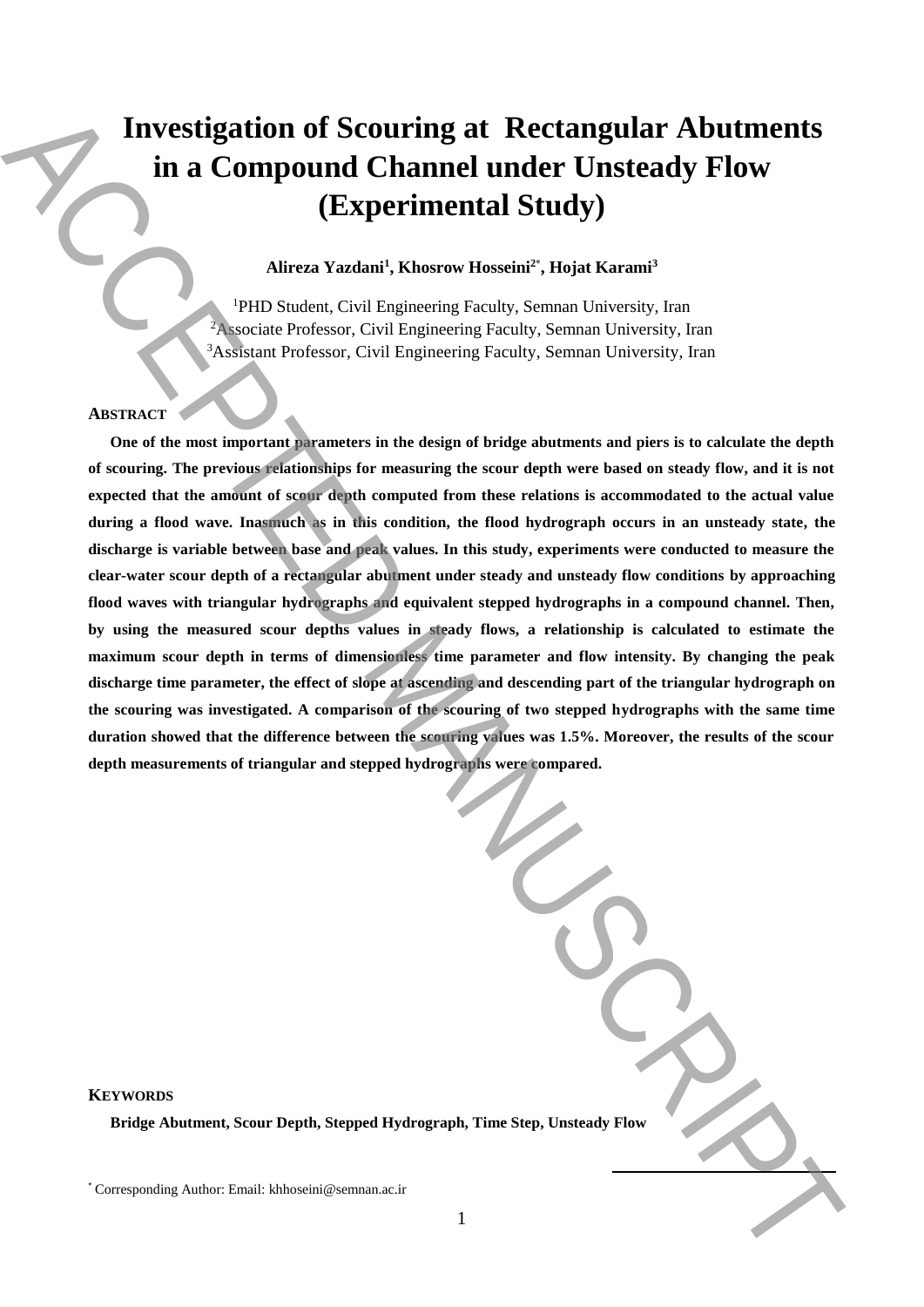## **1. Introduction**

The costly construction and repair of the bridge, as well as its role in communicating between the two sides of the river, have a significant economic and social significance. The main reason for the failure of the bridge is scouring at the abutment or pier due to flood wave. Therefore, the local scouring of abutment or pier, which play an important role in the destruction of bridge, attracted engineers and led to a lot of research in order to find a formula for estimating the depth of scouring at bridge abutment.

Formulas for scour depth estimation provided for steady flow so far, and it is not expected that the scour value calculated from these formulas will be consistent with the actual value that occurs at the time of the flood event. Because at the time of the flood, flow in the river occurs in an unsteady state where the flow rate varies between a base and peak value.

## **2. Methodology**

To carry out the present research, a flume with a length of 12 m and a width of 1 m and a height of 0.8 m with glass walls is used. For control of depth, a gate at the end of the flume that moves with the cable is used. The pump used in the flume has a nominal flow rate of 120 liters per second and the discharge is measured by an ultrasonic flowmeter mounted on the pump suction pipe. To create a flood hydrograph, a driver was used to perform the pump connection to the computer. Through this driver, the command is sent from the computer to the pump and can be controlled at any time. Is the reduction of the sign of the sign of the sign of the sign of the sign of the sign of the sign of the sign of the sign of the sign of the sign of the sign of the sign of the sign of the sign of the sign of the sign

The sediments used in the channel bed are sand with uniform size  $\sigma_{g} = 1.36$  and  $d_{50} = 1$  mm. The erodible area is 6 m from the beginning of the flume and has a length of 3.5 m and a depth of 42 cm. The purpose of this study is to investigate the depth of scouring at the abutment of the bridge in the floodplain and the cross section defined in a way that the main channel wall (the opposite wall) has a slight effect on localized scouring in the nose of the abutment.

Using dimensional analysis, an equation defined to calculate the time variation of scour depth  $d_s/d_{se}$  with respect to  $u_*/u_{\ast_c}$  and  $t/t_e$  parameters. The constant coefficients were calculated using steady flow experiments.

$$
\frac{d_s}{d_{se}} = 1.035 \left(\frac{t}{t_e}\right)^{0.223} \left(\frac{u_*}{u_{*c}}\right)^{-0.287} \tag{1}
$$

#### **3. Discussion and Results**

In order to investigate the effect of the time to peak parameter on the scour depth of the abutment, simple symmetrical and non-symmetrical triangular hydrographs as shown in figure 1 were used to examine the effect of ascending and descending limbs on the scour depth and It was concluded that the upward and downward slope of the limbs does not affect the amount of scour depth, and only a higher slope in the upward limbs reduces the time of maximum scouring (figure 2).



**Figure 1. Symmetrical and non-symmetrical triangular hydrographs**



**Figure 2. Time variation of scour depth in tested hydrographs**

In order to investigate the effect of time step on the stepped hydrograph, as shown in figure 3 and in figure 4, two time steps  $\Delta t = 42$ min and  $\Delta t = 30$ min were used for stepping the triangular hydrograph. The results showed that the change in time step, in other words, change in the number of the steps has little impact on the amount of scour depth of the abutment.



**Figure 3. Symmetric triangular and stepped hydrographs** with  $\Delta t = 42$ min